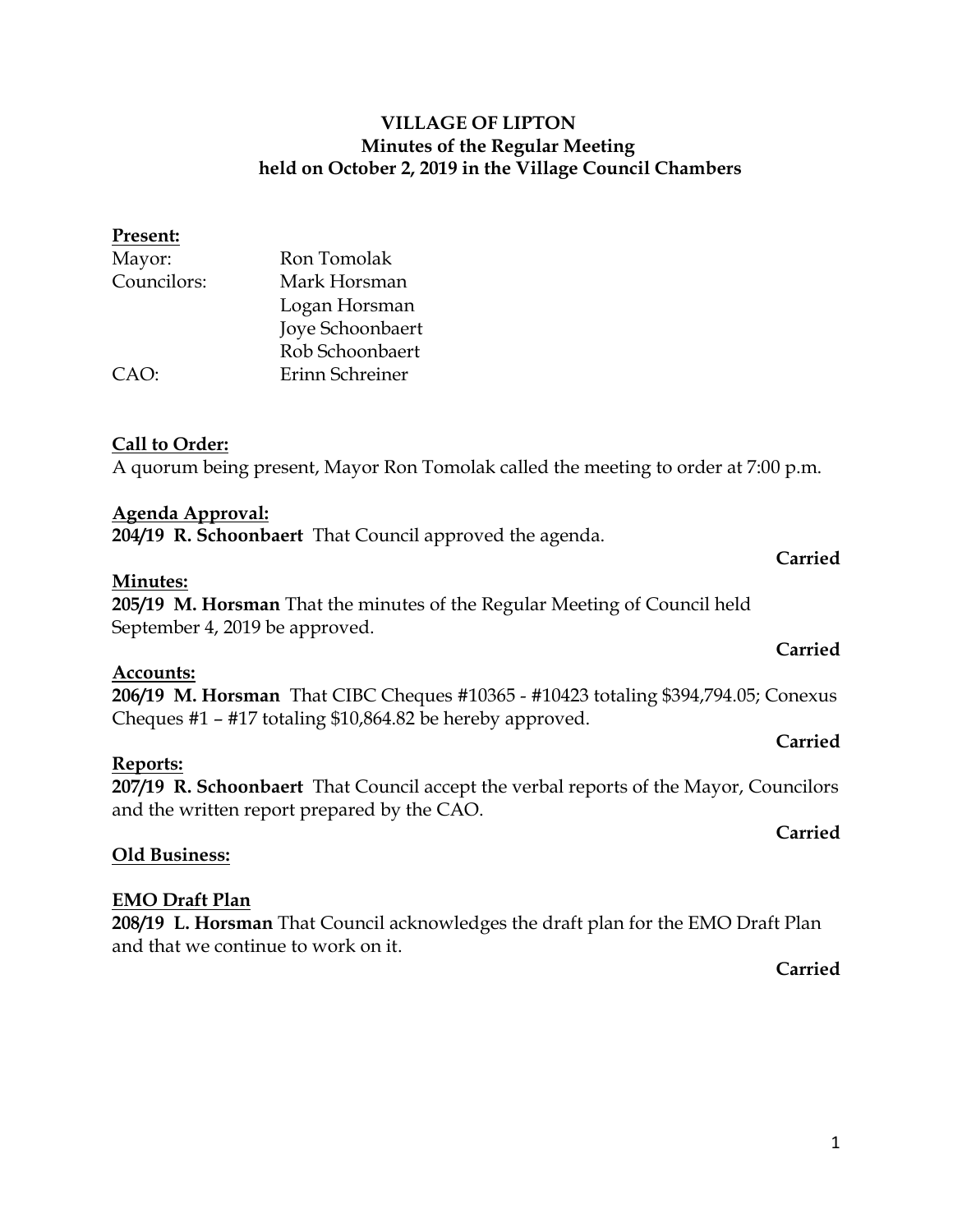# **R. Behnke – Water Service Connection**

**209/19 R. Schoonbaert** That Council approves the request from R. Behnke to install a water line, at Mr. Behnke's cost, and have it hooked up to the Village's water distribution system. Mr. Behnke will have to sign the agreement between the Village of Lipton and himself before servicing will begin.

**210/19 L. Horsman** That Council agrees to the Foreman fixing the sidewalk at Lot 17,

# **Carried**

# **Carried**

**Carried**

#### **August 2019 Bank Reconciliation Statements**

**September 2019 Financial Statement**

Block 4, Plan 62666 and at the cemetery for the new bench.

attached to and forming a part of these minutes, as presented.

**212/19 R. Schoonbaert** That Council has been made aware by the CAO that the August 2019 bank reconciliation report is not prepared for this meeting due to computer issues. MuniSoft is currently working on the problem and the report will be presented at the next regular council meeting.

**211/19 J. Schoonbaert** That Council approves the September 2019 Financial Statement,

### **Truck Quotes**

**Sidewalks**

**New Business:** 

**213/19 L. Horsman** That Council acknowledges the quotes provided for a new village truck.

### **T. Masters – Letter of Concern**

**214/19 M. Horsman** That Council acknowledges the letter of concern prepared by T. Masters.

# **B. Tannahill – Storm Sewer Update**

**215/19 R. Schoonbaert** That Council acknowledges the letter from B. Tannahill and that the CAO is write a letter explaining Council's plan to improve the storm water system.

### **Carried**

# **Carried**

# **Carried**

**Carried**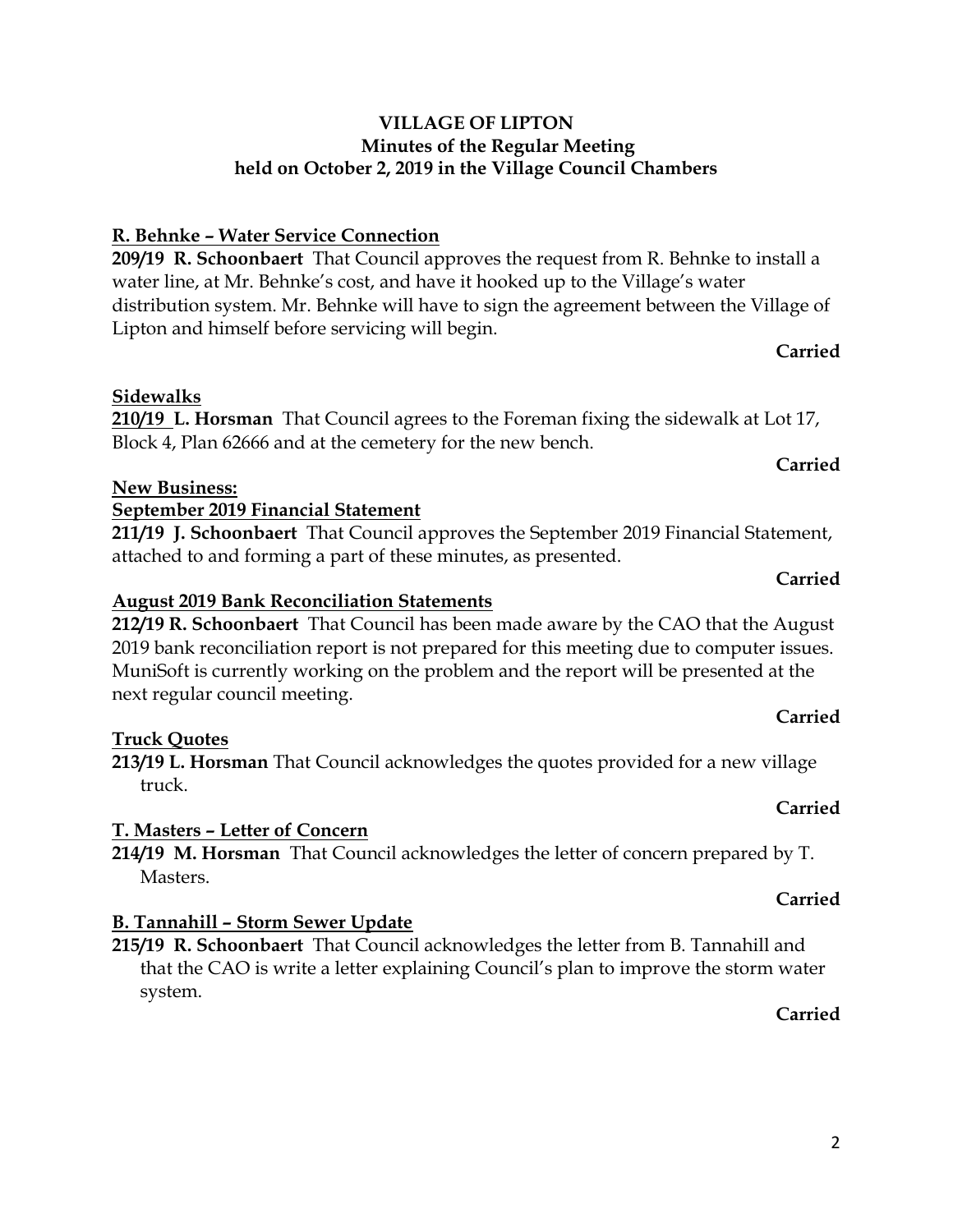# **E. Schreiner - Probation**

**216/19 J. Schoonbaert** That Council agrees to end Erinn Schreiner's 6 month probationary period and that her employment contract continues with the Village of Lipton.

### **Bylaw Enforcement Officer Report**

**217/19 J. Schoonbaert** That Council approves the Bylaw Enforcement Officer's report for 08/28/19 and that they instruct the Administration to continue any processes that need to be done after the Order to Remedy's have expired.

### **Bylaw Enforcement Officer Report**

**218/19 J. Schoonbaert** That Council approves the Bylaw Enforcement Officer's report for 09/23/19 and that they instruct the Administration to continue any processes that need to be done after the Order to Remedy's have expired.

### **J. Herrig – Letter of Complaint**

**219/19 L. Horsman** That Council acknowledges the complaint letter as presented and that the CAO write a letter explaining that cats cannot be fed by anyone except the owner in their own home not running at large.

### **SUMAssure – Extra Insurance**

**220/19 M. Horsman** That Council accepts the SUMAssure report as presented.

### **Hall – Roof Leak Update**

**221/19 L. Horsman** That Council acknowledges the verbal update given by the CAO in regards to the roof leak at the Hall.

### **UMAAS – Training Session**

**222/19 M. Horsman** That Council approves the CAO's request to be enrolled in the UMAAS LAFOIP and ISC workshop to be held on October 23, 2019 and that the Assistant CAO also be enrolled in the same workshop.

#### **Carried**

**Carried**

**Councillors M. Horsman and L. Horsman declared a conflict before the discussion and voting of Agenda item F15. They left the meeting at 8:23 pm and rejoined the meeting at 8:42 after the discussion and voting had taken place.**

# **Carried**

**Carried**

### **Carried**

# **Carried**

# **Carried**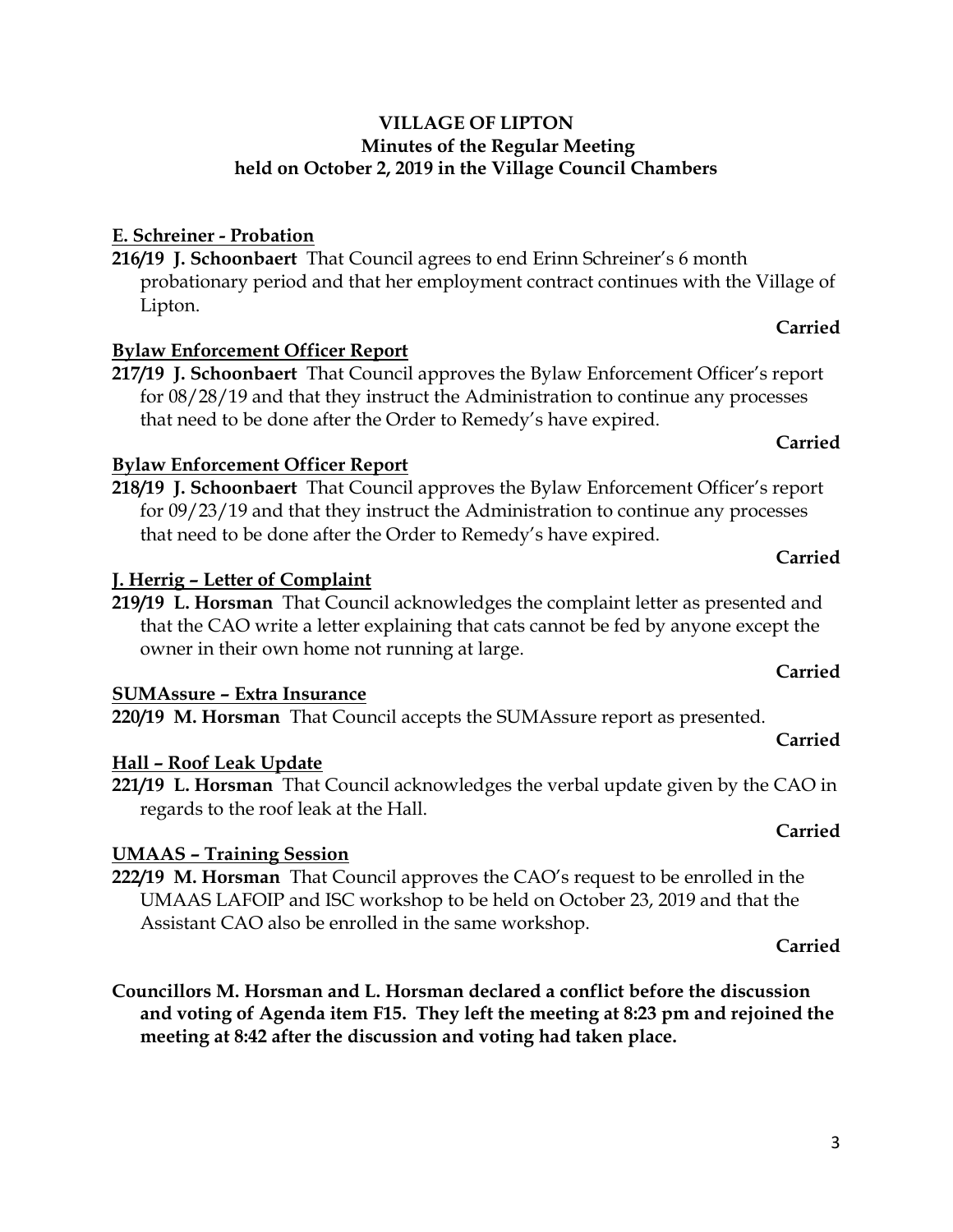# **L. Horsman – Lot Consolidation**

**223/19 R. Schoonbaert** That Council approves the lot consolidation of Lot 3, Block 17, Plan EW1316 with Lot 4, Block 17, Plan EW1316.

# **L. Horsman - Extension**

**224/19 J. Schoonbaert** That Council approves the request from L. Horsman to have a time extension on cleaning Lot 3, Block 17, Plan EW1316 until October 31, 2019.

# **Parking Bylaw - review**

**225/19 L. Horsman** That Council acknowledges receiving a copy of Bylaw #2018-08 for review and that we bring it back to the next meeting for revisions.

# **M. Lewis – Work Placement**

**226/19 J. Schoonbaert** That Council accepts the proposal from M. Lewis and the Lipton School to have Mr. Lewis work with the outside staff in order to earn credits in school. The Village is not paying any wage to Mr. Lewis as this is a part of a school program.

# **Storm Sewer Lift Station - Quotes**

**227/19 R. Schoonbaert** That Council approves the quote provided by D. Daradich to install a concrete sump pump (3"), a no-clog impeller and an electrical control float switch on Miller Street to aid in the flooding issues that occur when there is an overabundance of moisture. The total cost of this project is \$36,140.00.

# **B. Speers – Parking Concerns**

**228/19 L. Horsman** That Council acknowledges the letter from B. Speers regarding her parking concerns on Watson Street.

# **M. Winter's – Back Alley Concerns**

**229/19 R. Schoonbaert** That Council acknowledges the request from M. Winter to cut the back alley deeper to alleviate water accumulating in the back alley from Ceylon Street to Fife Street. Council has asked the CAO to write a letter to Mr. Winter explaining the Village's plan to build the new catch basin and see if that can handle the extra water. **Carried**

# **Hiring of Third Outside Man**

**230/19 R. Schoonbaert** That Council allows the Village Foreman to hire Dave Hofski to aid in any Village project that requires extra help at a rate of \$20.00 per hour.

# **Carried**

# **Carried**

# **Tabled**

**Carried**

**Carried**

**Carried**

**Carried**